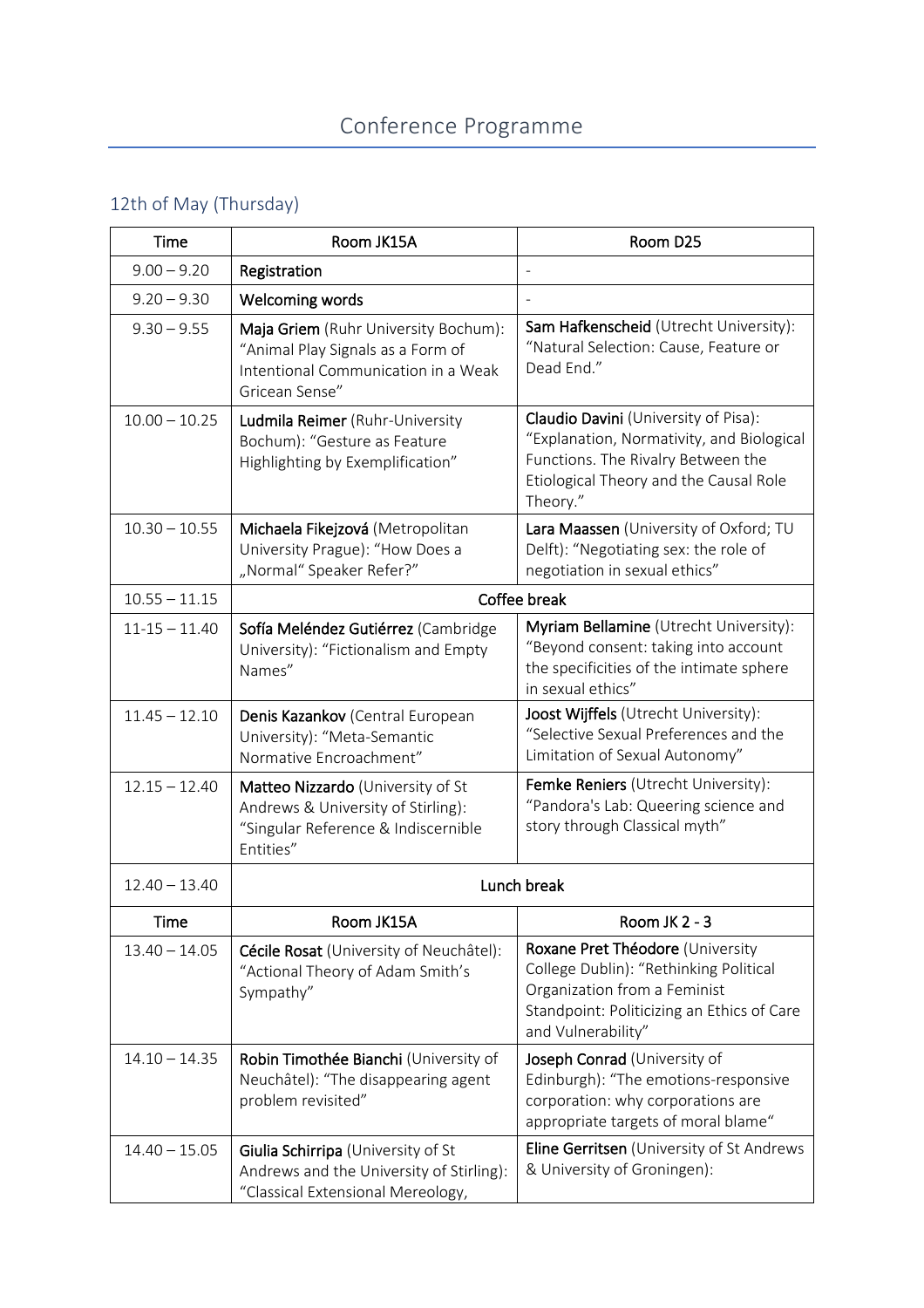|                 | Social Groups and the Coextensionality<br>Objection"                                                    | "Conventional Norms: The blind spot of<br>metaethics"                                                                                |
|-----------------|---------------------------------------------------------------------------------------------------------|--------------------------------------------------------------------------------------------------------------------------------------|
| $15.05 - 15.20$ | Coffee break                                                                                            |                                                                                                                                      |
| $15.20 - 15.45$ | Roos Geerse (Utrecht University): "A<br>neurophilosophical account of thinking<br>for oneself"          | <b>Charlie Blunden</b> (Utrecht University):<br>"Are Our Moral Progress Judgements<br>WEIRD, and Is It a Problem"                    |
| $15.50 - 16.15$ | Caroline Stankozi (Ruhr University<br>Bochum): "Gut Microbes and Human<br>Cognition"                    | Jenny Zhang (University of Edinburgh):<br>"A new direction for moral psychology?<br>A case for moral experiences qua<br>experiences" |
| $16.15 - 16.35$ | Coffee break                                                                                            |                                                                                                                                      |
| $16.35 - 17.00$ | Saga Norrby (Utrecht University):<br>"Meditating on Fichte's I"                                         | Migdalia Arcila-Valenzuela (Cornell<br>University): "The Recalcitrant Body:<br>Chronic Pain and Moral Agency"                        |
| $17.05 - 17.30$ | Taku Uchiyama (Georg-August-<br>University Göttingen): "The Capacity<br>View of First-Person Reference" | Lily Tappe (University of Marburg): "Are<br>there Moral Reasons to Suspend<br>Judgement on God's Existence"                          |

## 13th of May (Friday)

| Time              | Room Sweelinckzaal Drift 21                                                                                                                            | Room JK 2-3                                                                                                                                                                       |
|-------------------|--------------------------------------------------------------------------------------------------------------------------------------------------------|-----------------------------------------------------------------------------------------------------------------------------------------------------------------------------------|
| $9.00 - 9.30$     | Registration                                                                                                                                           |                                                                                                                                                                                   |
| $9.30 - 9.55$     | Fengyuan Liu (Utrecht University):<br>"The Concept of Individual in Spinoza:<br>A Dynamic System?"                                                     | Karl Landström (Coventry University);<br>"Research funding as domination:<br>Epistemic Freedom and Resistance"                                                                    |
| $10.00 - 10.25$   | Harmen Grootenhuis (Groningen<br>University): "All for one and one for all;<br>how a theory of grounding explains<br>Spinoza's monist metaphysics"     | Miguel Rudolf-Cibien (Groningen<br>University): "Economic Exploitation as<br>Structural Domination"                                                                               |
| $10.30 - 10.55$   | Alberto Cavallarin (Utrecht University):<br>"Mystical Ontology: Can Mystical<br><b>Experiences Ground Metaphysical</b><br>Claims?"                     | Ervin Kondakciu (Rijksuniversiteit<br>Groningen & Universität Hamburg): "On<br>Rawls's model of disobedient politics:<br>can there be disobedience under near<br>just conditions" |
| $10.55 - 11.15$   | Coffee break                                                                                                                                           |                                                                                                                                                                                   |
| $11 - 15 - 11.40$ | Samuel Ferns (University College<br>Dublin): "Epistemic Recognition or<br>Epistemic Freedom? Two Paths to<br>Social Epistemology in Honneth's<br>Work" | Shervin Mirzaeighazi (Manchester<br>University): "Punishment and Revenge"                                                                                                         |
| $11.45 - 12.10$   | Giorgia Foti (University of Bologna):<br>"Monitoring goes social: a new<br>account of epistemic vigilance in the<br>epistemology of testimony."        | Nadia ben Hassine (University of<br>Cambridge): "Empathy and Impartiality:<br>On the Limits of Perspective-taking"                                                                |
| $12.15 - 12.40$   | Yasha Sapir (University of Southern<br>California): "Deliberative inquiry"                                                                             | Jonathan Seim (University of Bochum):<br>"Two conceptualisations of political<br>responsiveness. An intervention"                                                                 |